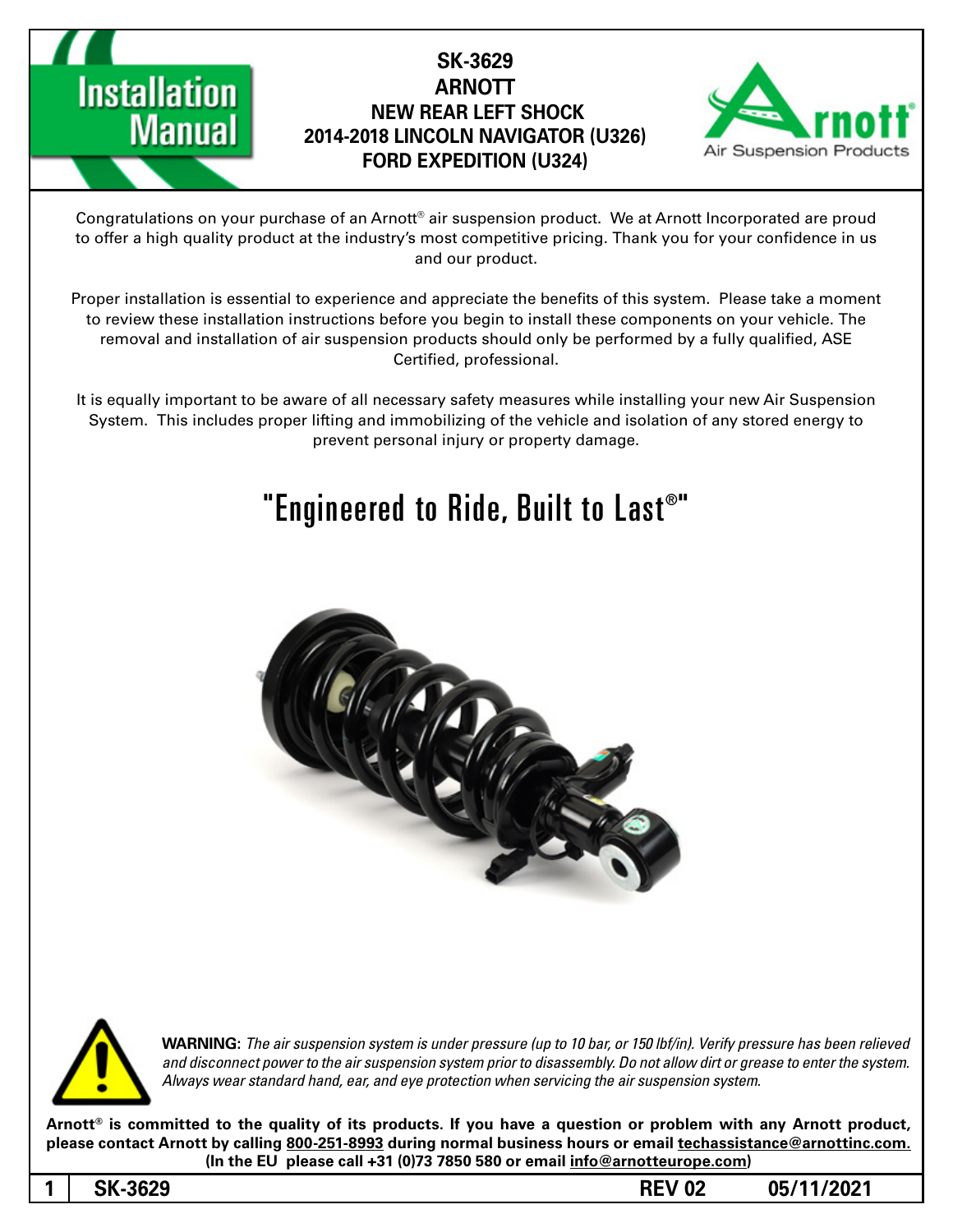# **Installation Manual**

#### **SK-3629 ARNOTT NEW REAR LEFT SHOCK 2014-2018 LINCOLN NAVIGATOR (U326) FORD EXPEDITION (U324)**



#### **GENERAL INFORMATION:**

Reading this manual signifies your agreement to the terms of the general release, waiver of liability, and hold harmless agreement, the full text of which is available at www.arnottinc.com.

- Not to be stored below 5<sup>o</sup>F (-15<sup>o</sup>C) and above 122<sup>o</sup>F (50<sup>o</sup>C).
- Avoid damage to air lines and cables.
- Removal and installation is only to be performed by fully qualified personnel.
- Use car manufacturer's diagnostic software.

**CAUTION:** Damage to the vehicle and air suspension system can be incurred if work is carried out in a manner other than specified *in the instructions or in a different sequence.* 



To avoid the possibility of short circuits while working with electric components consult your owner's manual on how to disconnect your battery.



Consult your vehicle owner's manual, service manual, or car dealer for the correct jacking points on your vehicle and for additional care, safety and maintenance instructions. Under no circumstances should any work be completed underneath the vehicle if it is not adequately supported, as serious injuries and death can occur.

#### **REAR SHOCK REMOVAL**

1. RAISE VEHICLE AND REMOVE THE REAR LEFT WHEEL. (FIGURE 1)



**FIGURE 1**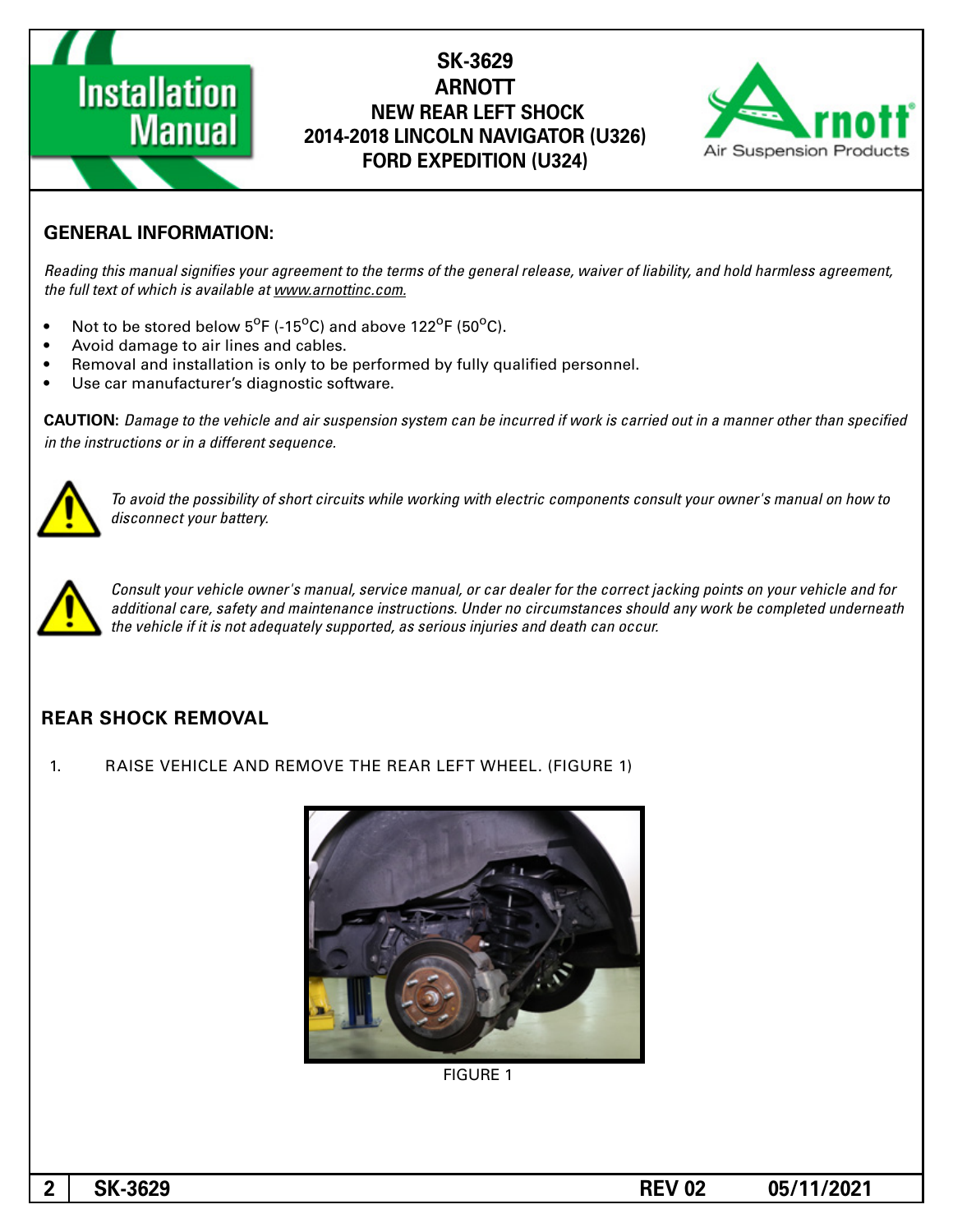



FIGURE 4 FIGURE 5

4. REMOVE THE BOTTOM SHOCK BOLT. (FIGURES 6, 7)



FIGURE 6 FIGURE 7



**1 05/11/2021 -3 1 12/2021 12/2021 12/3021**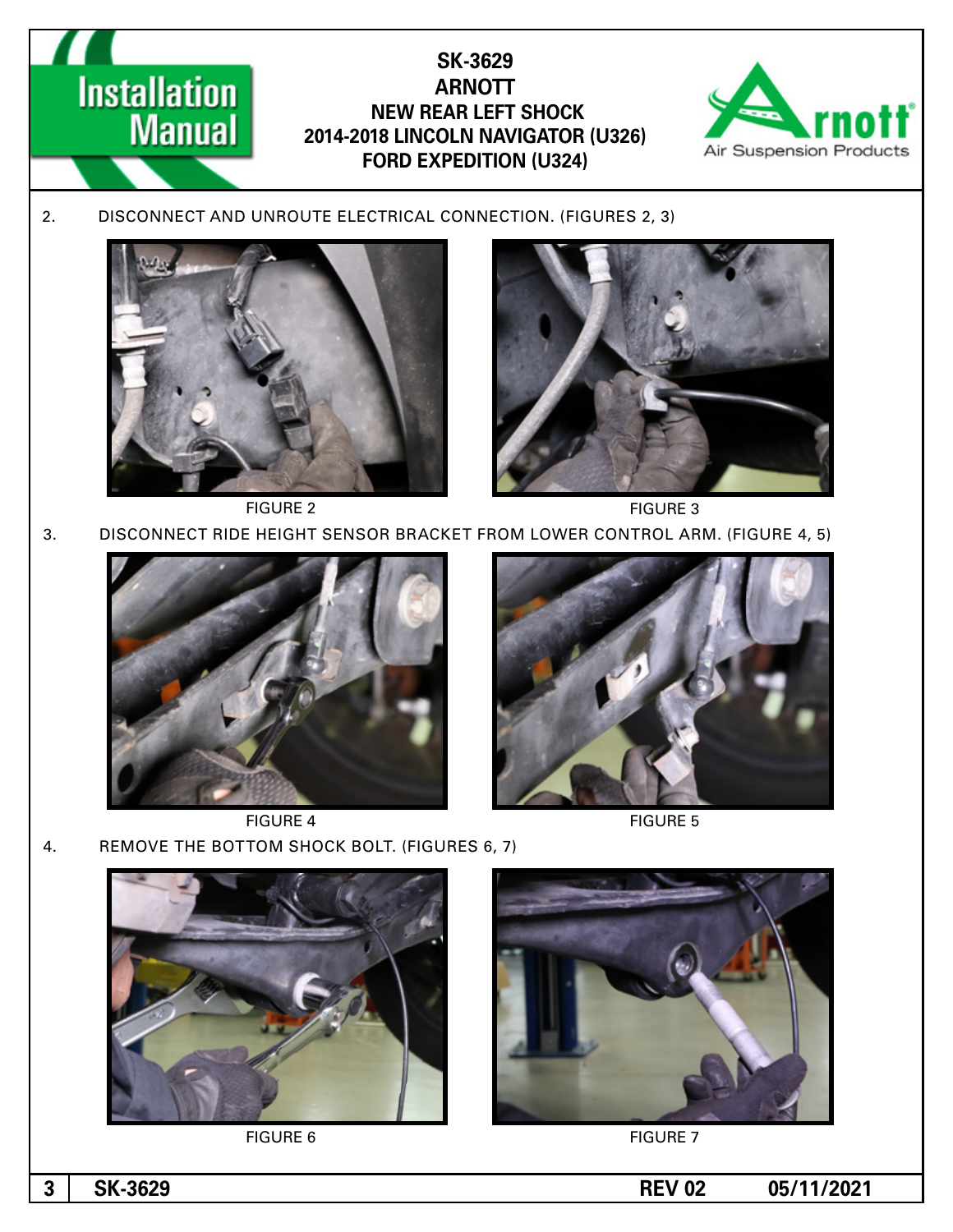

#### **SK-3629 ARNOTT NEW REAR LEFT SHOCK 2014-2018 LINCOLN NAVIGATOR (U326) FORD EXPEDITION (U324)**



#### 5. REMOVE LOWER CONTROL ARM BOLT. (FIGURE 8, 9)



FIGURE 8 FIGURE 9



6. REMOVE THE THREE (3) SHOCK TOP MOUNT NUTS. (FIGURES 10, 11)



FIGURE 10 FIGURE 11





**1** SK-3629 REV 02 05/11/2021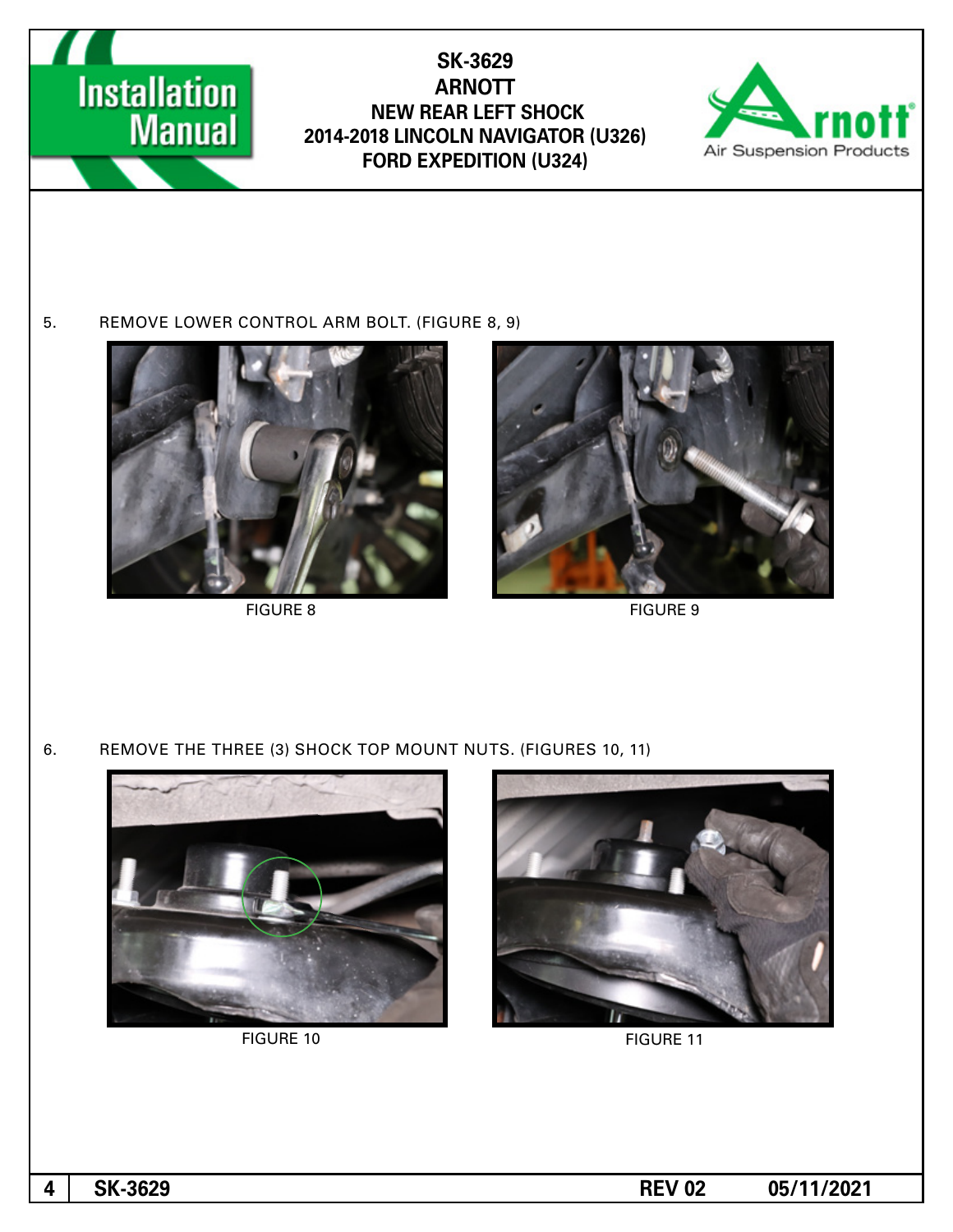



**FIGURE 12** 

8. REMOVAL COMPLETE.

#### **REAR SHOCK INSTALLATION**



**Tighten all nuts and bolts to manufacturer's specifications during the installation process.** 

1. INSERT NEW ARNOTT SHOCK INTO VEHICLE. (FIGURE 13)



**FIGURE 13**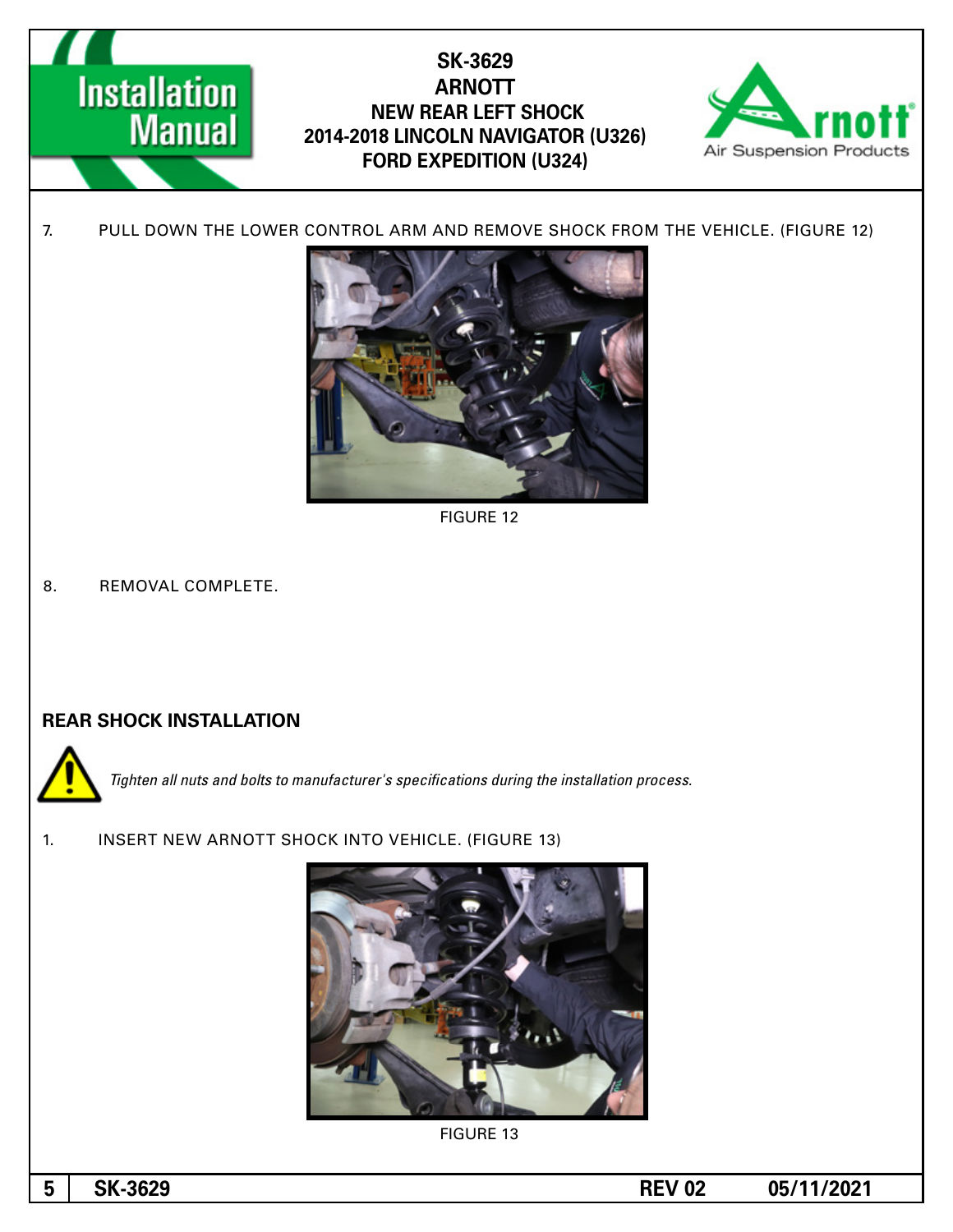

FIGURE 15 FIGURE 16

**1 05/11/2021 -3629 -36/11/2021 -45/11/2021 -45/11/2021**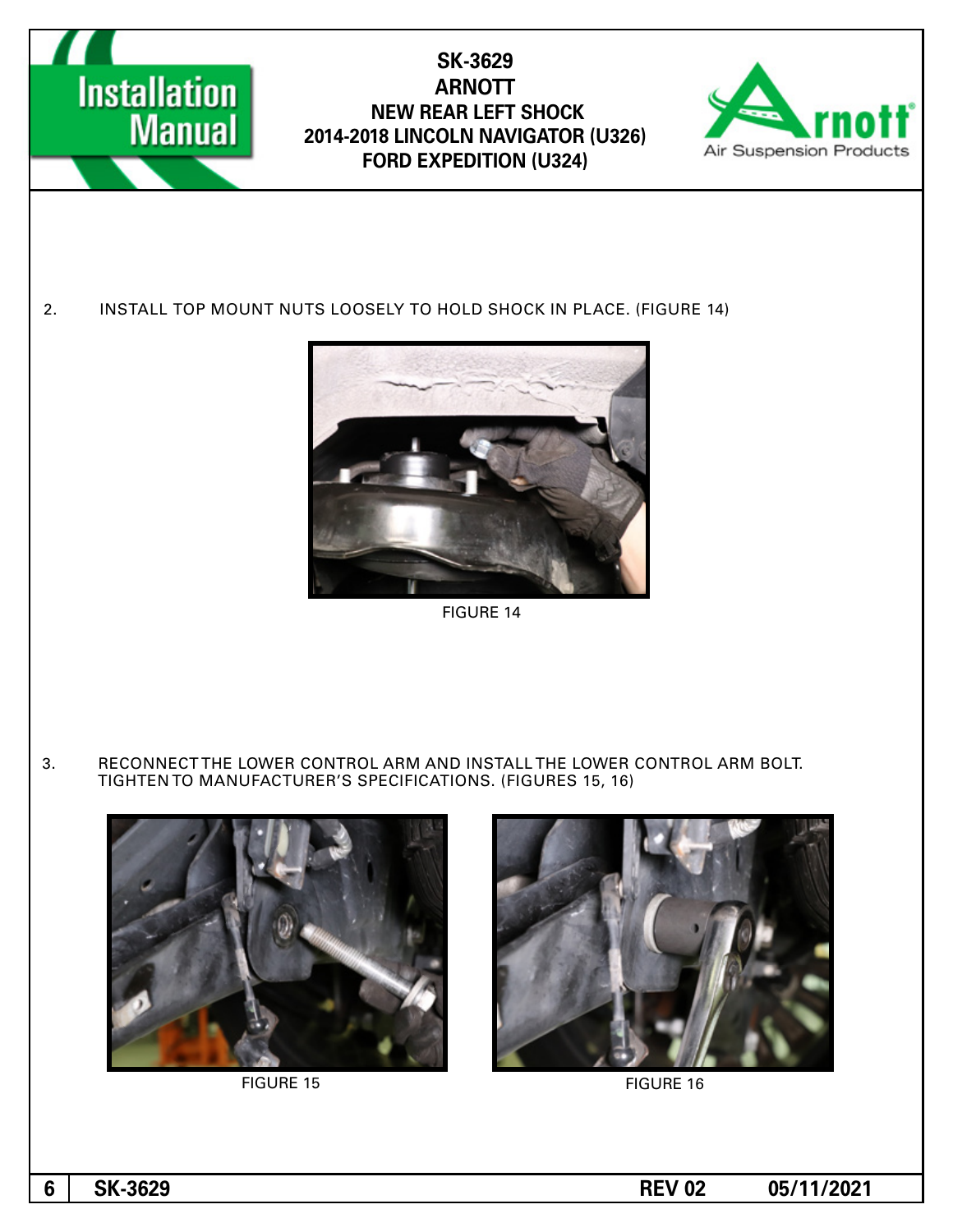

#### **SK-3629 ARNOTT NEW REAR LEFT SHOCK 2014-2018 LINCOLN NAVIGATOR (U326) FORD EXPEDITION (U324)**



4. POSITION AND REINSTALL THE BOTTOM SHOCK MOUNT BOLT. TIGHTEN TO MANUFACTURER'S SPECIFICATIONS. (FIGURES 17, 18)





FIGURE 17 FIGURE 18

5. RECONNECT THE RIDE HEIGHT SENSOR BRACKET TO THE LOWER CONTROL ARM. TIGHTEN TO MANUFACTURER'S SPECIFICATIONS. (FIGURES 19, 20)



PIGURE 19 FIGURE 20





**1** SK-3629 **REV** 02 **05/11/2021**